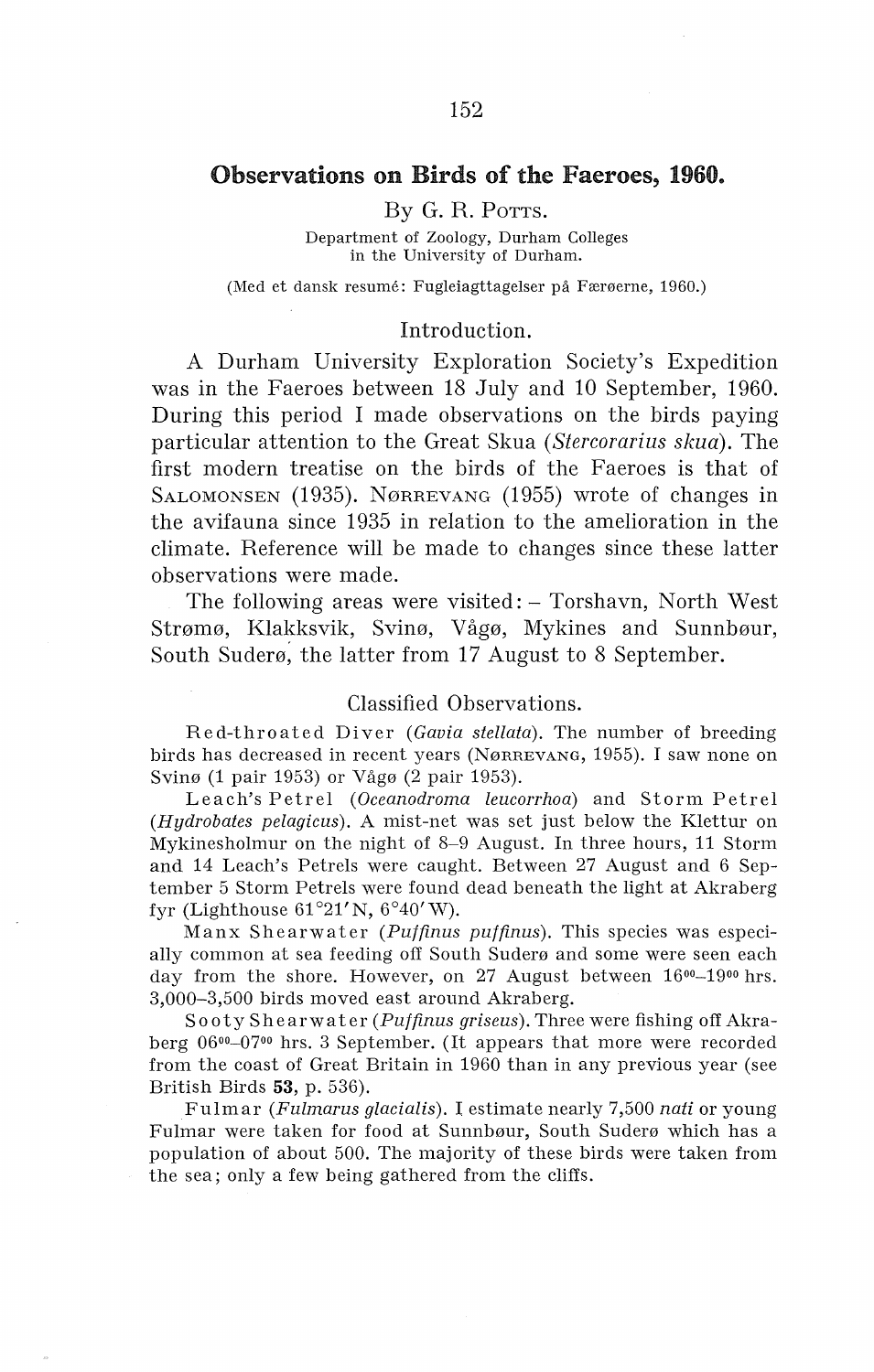Following the *psittacosis* outbreak in the Faeroes in 1936 young Fulmars were forbidden as an article of food, but before 1936 at least 80,000 young were taken annually (Fisher and LockLey, 1954). The revival of the fowling of this species (in the last 4 or 5 years) is probably due to the apparent disappearance of *psittacosis* in the species, the availability of penicillin should the disease recur and the use of motor boats for catching the young in the flightless condition. Extra care is now observed, small hirds are rejected and cleanliness is strict. Most were killed in the period 26 August to 3 September when the fowling was aided by the calm conditions at sea.

About 10 young were still on the cliffs at Akraberg, Suderø on the 7 September, 3 days later than recorded for the Faeroes (FISHER, 1952).

Gannet *(Morus bassanus).* NøRREVANG (1960) estimated c. 1950 pairs of Gannets on Mykinesholmúr in 1957. Two crates of live young were exported to Kastrup on 10 September.

Cormorant *(Phalacrocorax carbo).* Two hirds flew north between Tindholmúr and Mykines on 10 August. The status of this bird appears to be obscure in the Faeroes.

Heron *(Ardea cinerea).* On 19 July I found spoor of a heron beside a tarn north of Halsarejn Torshavn. One flew north from Sunnbiarholmúr (small island off Sunnbøur) 5 September.

Mallard *(Anas platyrynchos).* About 30 frequented the Torshavn plantation to Hosvik area and 2 broods were seen. Mallard were tame on the pools in the main plantation and were fed partly on bread by the inhabitants nearby. A group of 4 on Fjallavatn 5 August were the only others seen.

Teal *(Anas crecca).* A female flew into the plantation pools to join Mallard on 8 September.

Eider *(Somateria mollisima).* Eider-down is still collected from Sunnbiarholmúr. The numerous incubating Duck are protected by small stone shelters (NICLAS POULSON, Sunnbøur). About 25 were feeding on limpets *(Patella* sp.) thrown out to them by some children on the quay Sunnbøur 5 September.

Red-breasted Merganser *(Mergus serrator).* Seen at two localities. On 24 July 2 females, one with 5 the other with 4 young, were on the reservoirs north of Vestmanna. At Fjallavatn, 2 females with 3 and 7 young and 8 other adults were seen.

Mute Swan *(Cygnus olor).* Torshavn plantation pools, 4 adults, 1 juvenile. Våg Suderø, 16 August, 1 adult.

Merlin *(Falco columbarius).* Despite the reductions reported in NøRREVANG 1955, I found the species widespread in the upland areas. Two occurred at Sunnbøur - possibly on passage: 24 August, 1 male and 6 September, 1 female or 1st year bird.

Kestrel *(Falco tinnunculus).* NøRREVANG (1955) states that this species is a very occasional passage migrant. I saw one male at Sunnbøur on 6 September.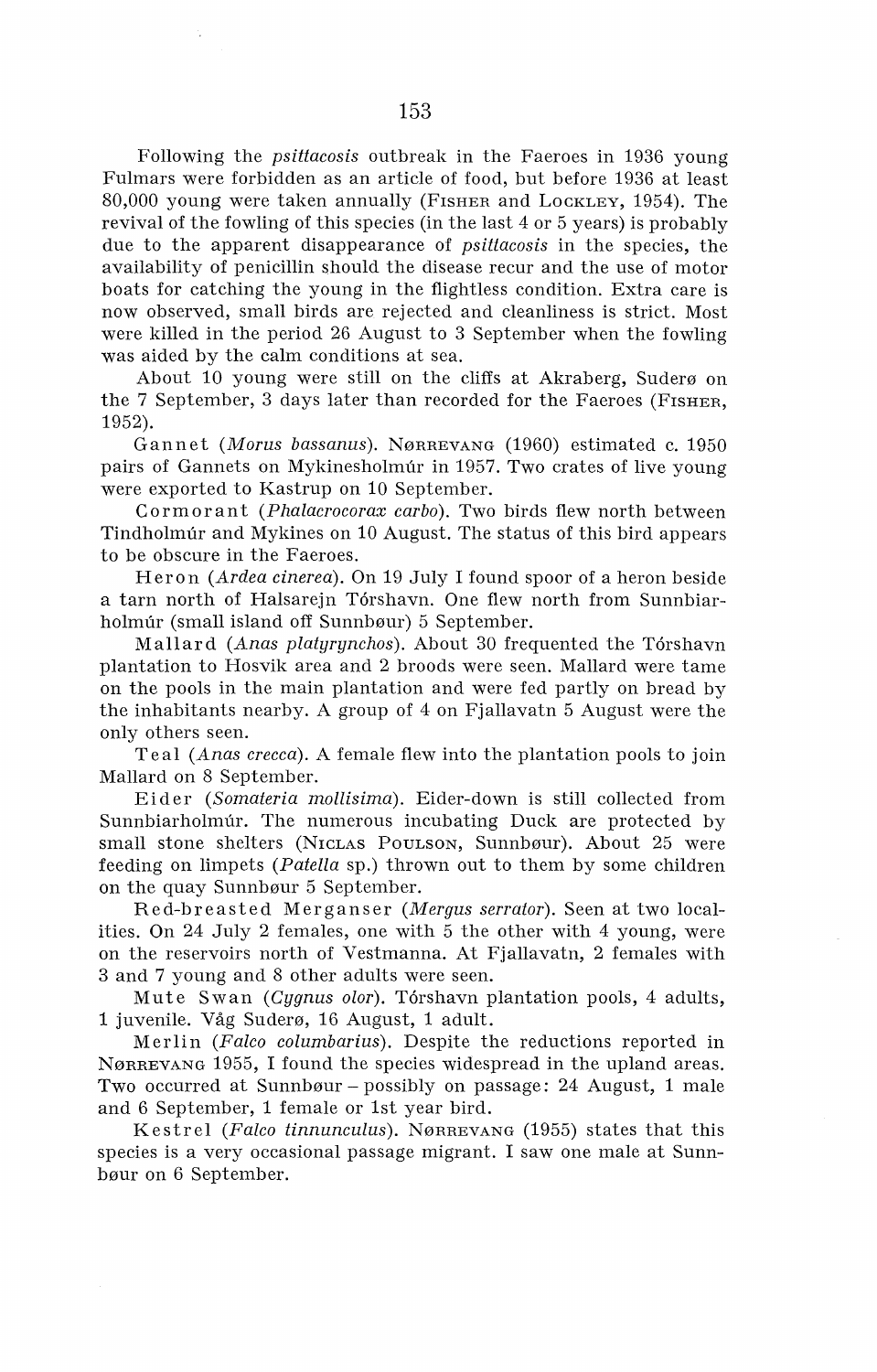Oystercatcher *(Haematopus ostralegus).* Near Torshavn on 19 July I saw a bird rise with what appeared to be a chick between its legs. On 27 August just north of Akraberg, I saw another rise with a piece of brown wool between its legs suggesting that the first observation may have been incorrect. On 1 September 35 flew due south just before dark from Akraberg (300 ft.). They left the coast flying at about 750 ft.

Snipe ( *Gallinago gallinago* ). A flock of 26 were seen along the shore near Sunnbøur on 4 September.

Curlew *(Numenius arquata).* Four at Mykines on 7-11 August and 3 at Sunnbøur on 17 August to 1 September, were probably on passage.

Whimbrel *(Numenius phaeopus).* Still present on 9 September but very few in South Suderø after 1 September.

Knot *(Calidris canutus).* Maximum 5 at Sunnbøur between 17 August and 8 September. On 19 August I found one at 1,200 ft. in the hills north of Sunnbøur.

Purple Sandpiper *(Calidris maritima).* Careful search in the hilly areas revealed no evidence of breeding (NW. Strømø and Svinø). On 3 August 4 were on the shore near the quay, Svinø. Up to 7 frequented the shore near Sunnbøur at the beginning of September.

Red-necked Phalarope *(Phalaropus lobatus).* Fjallavatn was visited on 5 August. The species has been recorded breeding in the area regularly (WrLLIAMSON, 1948, NøRREVANG, 1955, PETERSEN and AsKANER, 1956). Two birds were present near some pools covered with Bog bean *(Menyanthes)* at the western end.

Arctic Skua *(Stercorarius parasiticus).* I found only one young which was not fledged, on 25 July. Most birds left South Suderø between 25 August and 3 September. After 27 August none were seen inland.

Great Skua *(Stercorarius skua).* A census was carried out at the two major colonies on Faeroes:

*Strømø:* 22-27 July' inclusive.

| Adjacent areas                  | $8 - - -$ |  |
|---------------------------------|-----------|--|
| Skúgviflati (S. of Saxunadalur) | $4 - -$   |  |

 $102 + 5$  pairs in all, in addition nonbreeders were estimated at 10 to 20 $\frac{0}{a}$ . On 27 July between 7 and 12 young were taken for food (despite being a protected species) from the Svinaskora colony. I gathered that the local inhabitants are in the habit of taking a few young every year. Since the war years (1940-45) there has been only a very small increase in this area (75-100 pairs in 1946 (FERDINAND, 1947)). One clutch was still being incubated on 27 July when 5 young were flying. Young were estimated at 1.25 per pair on this date.

*Svinø:* 30 July to 2 August inclusive. I estimated the total number of adults using the island to be less than 250 and breeding pairs to be between 100 and 120. None were found in Northern Svinø where 3 pairs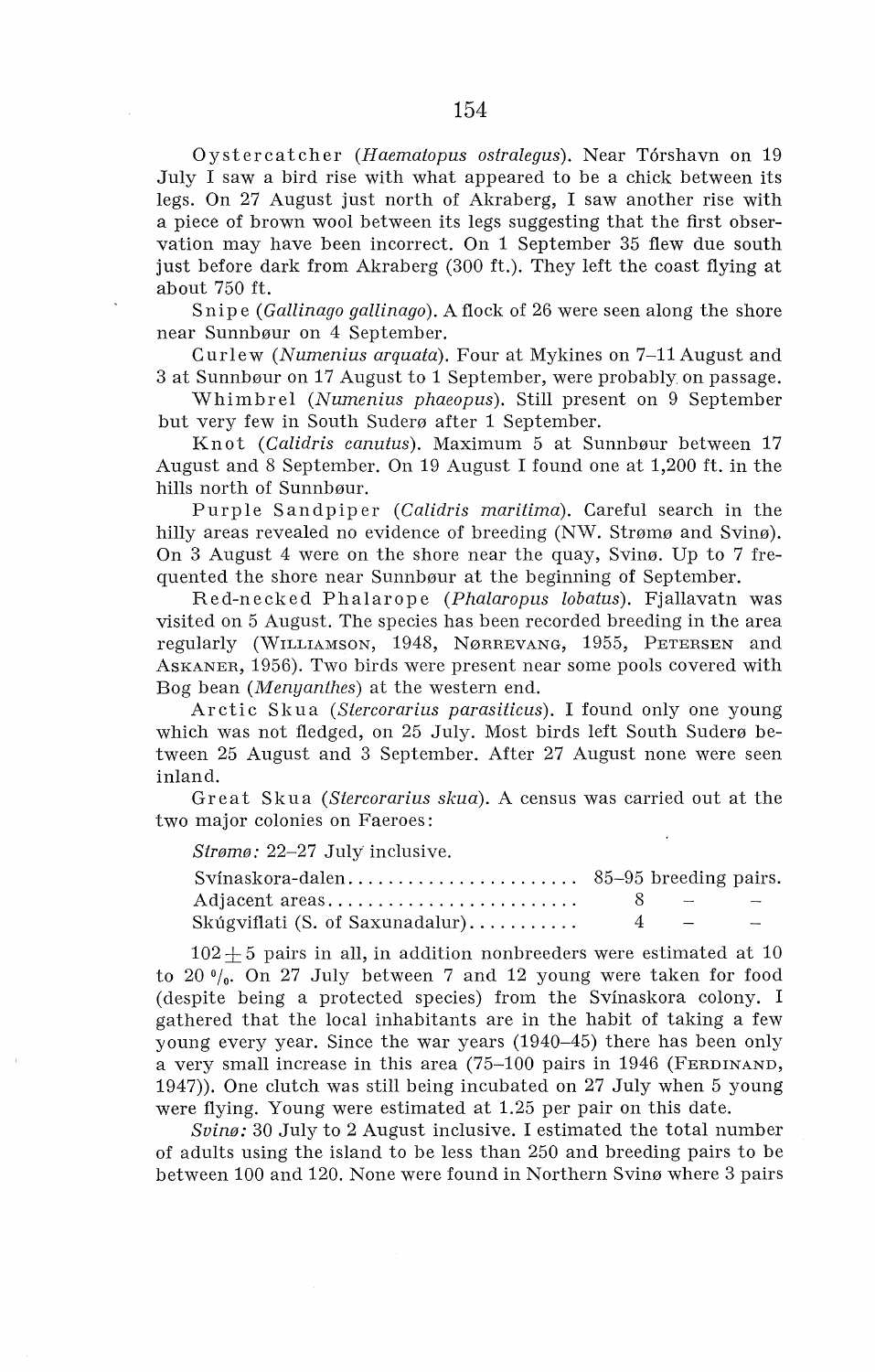bred in 1949 (PETERSEN, 1950). About 500 pairs were recorded as breeding on Svinø in 1949 (PETERSEN, 1950) yet only 80-100 pairs were present in 1945 (FERDINAND, 1947).

No Great Skuas were seen on Vågø in 1960, but in 1951, 6 or 7 pairs bred (NøRREVANG, 1955).

Greater Black-backed Gull *(Laras marinas).* I found the species more numerous than the Great Skua and nesting on the same plateau. One adult had large, symmetrical white patches on the outer coverts of each wing.

Lesser Black-backed Gull *(Laras fascas).* A few pairs were present on Southern Svinø. It is said (WILLIAMSON 1954) that as the Great Skuas increased on Svinø, this species decreased, and he recorded several pairs.

Glaucous Gull *(Laras hyperboreas).* An early adult bird of this winter visiting species was seen from Sunnbøur 3 September. A bird seen in the same locality on 6 and 7 September was probably the same individual.

Black-headed Gull *(Laras ridibandas).* None seen. In July 1955, I. PETERSEN and T. AsKANER (1956) found c. 15 on Fjallavatn.

Kittiwake *(Rissa tridactyla).* Towards the end of August I became aware of a considerable mortality in the Kittiwakes present in South Suderø. All the dead birds I examined had been fledged about a week or ten days. There is a colony of about 800 pairs on Akraberg and on 25 August I counted over 200 bodies on the sea. However, some of these may have drifted from areas further north. Others appeared weak and stood about on the shore. I examined 3 such birds after they had died and found their alimentary tracts devoid of food. One bird was captured by some children, forcibly fed, and it recovered after about 4 days.

Arctic Tern *(Sterna paradisaea).* I found c. 250 dead young at the Svinø colony on 2 August, these birds were almost at fledging age and appeared to have died 3 or 4 days previously. Most left Sunnbøurholmur 26-30 August. An adult present 5-7 September.

Razorbill *(Alca torda)* and Puffin *(Fratercala arctica).* Three Puffins and a Razorbill were seen fishing on the freshwater lake of Fjallavatn, 5 August.

Rock Do ve *(Colamba liuia).* Said to have declined in recent years (NøRREVANG 1955) but the species is still widespread and numerous on Tindholmur near Sørvaag and in S. Suderø. Up to 7 were seen feeding in the village bøur at Sunnbøur after the hay had been cut.

Swift *(Apas apas).* I found one flying amongst the Fulmar, Mykines, 8 August. Another was seen near the Akraberg fyr, 24 August.

Skylark *(Alaada aruensis).* At Sunnbøur one was present, 28 August and 2 were near my tent early on the morning of 7 September.

Sand Martin *(Riparia riparia).* One was seen, 29 August flying up and down the shore at Sunnbøur. This is the sixth recorded occurrence on Faeroes.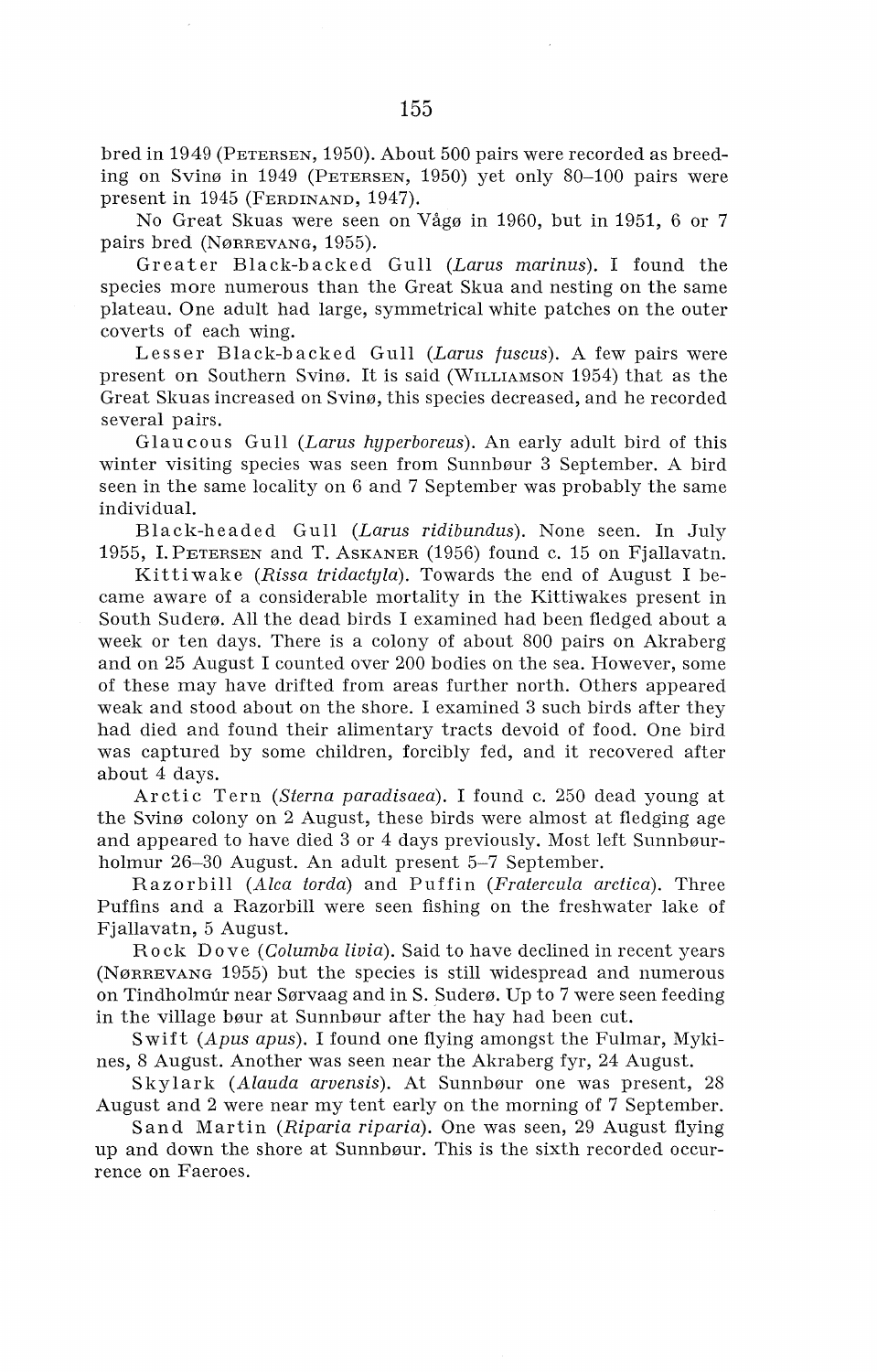Redwing *(Turdus iliacus).* Four visits were made to the main conifer plantation near Tórshavn. From there, I estimate 20–25 birds present; on the 28 July over 20 birds were present and these included, birds of the year. I only saw 5-10, 8 September but there was a high wind. WILLIAMSON (1954) records only 1 pair breeding in May, 1953.

I went to the second, smaller plantation twice but no thrushes were present.

Blackbird *(Turdus merula).* This species first bred in Torshavn in 1947 (\VILLIAMSON and PETERSEN A BoTNI, 1948). In 1948-49 breeding again occurred and a pair bred on Kunø, and until now these are the only confirmed breeding records. On 19 July I saw a young Blackbird which had just left the nest, begging for food. A female was carrying food nearby. A day later, I saw a female low in some stunted pines *(Pinus sylvestris)* carrying food at the other end of the plantation. In addition to these birds 2 adult males were present 20 July. Yet another Blackbird on the same day may have been a female or a bird hatched early in the season. About 10 were present 10 September.

Robin *(Erithacus rubecula).* This species was a scarce winter visitor during 1940-45 and has not been recorded in summer beforc (WILLIAMSON, 1948). On 19 July 2 adults were present in the plantation at Torshavn and one of these was feeding a fledgling. Two young were probably present but were not seen together. At least 3 red-breasted birds were present on 8 September.

Barred Warbler *(Sylvia nisoria).* This species was widespread in Britain in late August and in September, 1960 (Bird Migration No. 5, 1961) and numbers in Shetland were unprecedented. Early on 19 August I found a tired bird on the coast north of Akraberg, this bird was ringed the next day. A second bird (also in 1st autumn plumage) appeared on 27 August and stayed 8 days in the village area, Sunnbøur. The first influx at Fair Isle was on 25 August. This is the third record for the Faeroes.

Garden Warbler *(Sylvia borin).* At Sunnbøur one was killed by a cat on 29 August and another bird, with a white secondary was seen on 2 September. A further two occurred on the 5 September.

Willow Warbler *(Phylloscopus trochilus).* 10or11 passed through Sunnbøur between 25 August and 6 September; 6 were seen 29 August.

Chiffchaff *(Phylloscopus collybita).* One was seen in a garden at Sunnbøur 28-30 August. Two pale grey birds seen on 2 September probably belonged to the Scandinavian race *(Phylloscopus collybita abietinus).* 

W o od Warb ler *(Phylloscopus sibilatrix).* One seen feeding in some rose bushes at Sunnbøur on 18 August. This is the 6th record for the Faeroes.

Sp otted Fly ca tcher *(Musicapa striata).* One at the eastern end of the village of Sunnbøur 28 August was the 4th record for the Faeroes.

Meadow Pipit *(Anthus pratensis).* Movement of this species occurred in late August and early September. Just after dawn on 20 Au-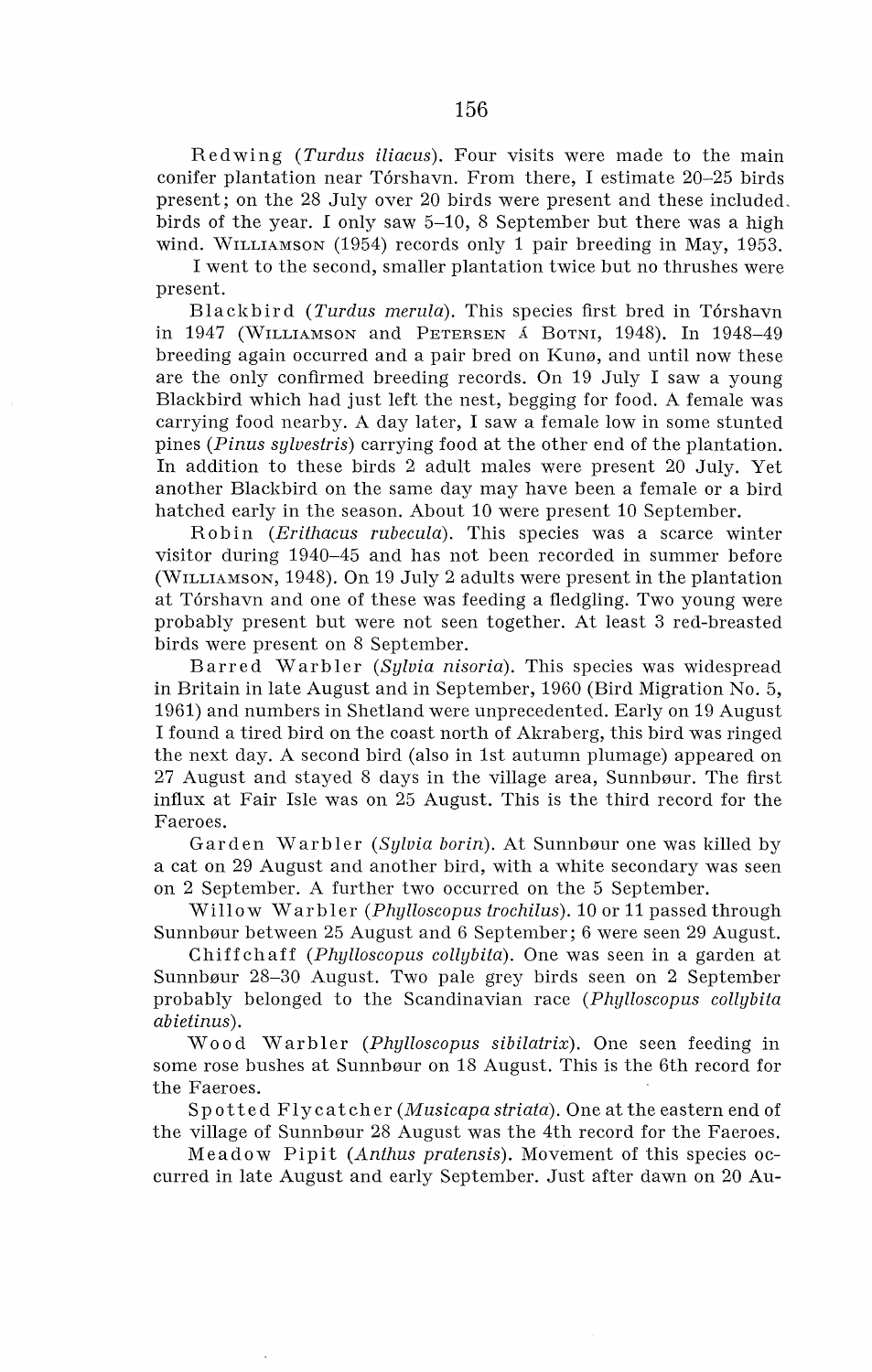gust S. Suderø, c. 50 flew south out to sea in about  $\frac{1}{2}$  hour, others came in from the north-west and a few from the south. On 27 and 28 August c. 300 hirds passed south to the Akraberg region mostly before 08<sup>00</sup> hrs. Most of this influx appeared to leave on the night of 28 August, none were seen to pass out to sea. I heard birds calling as they flew south at  $01<sup>00</sup>$  hrs. on the morning of 7 September.

White Wagtail *(Motacilla alba alba)*. One, Tórshavn, 19 and 28 July. At Sunnbøur, a small passage occurred:—Two peaks were noted-23 on 23 August, 45 to 50 on 28 August. Only 2 remained on 7 September.

Yellow Wagtail *(Motacilla {lava).* This species has only once been recorded in the Faeroes in summer or autumn (NøRREVANG, *in*  litt.). One flew north over the plantation on 20 July. Two of blueheaded variety were on Mykines 9-11 August.

Red p o 11 ( *Carduelis flammea).* This species has not been recorded breeding in the Faeroes and is a scarce passage migrant. Two were settled in the western part of the plantation, 20 July.

Snow Bunting *(Plectropherax nivalis).* This species has been recorded breeding in the Faeroes. I covered large areas of upland and so did the other members of the expedition, but no Snow Bunting were seen. The other members were geologists and geographers but I asked for a special look out for this species which is easily recognizable.

House Sparrow *(Passer domesticus)*. Continues to increase: -

1. *Torshavn.* Part of the reason for the House Sparrow's success in the capital (colonised 1946, NøRREVANG 1955) is linked with the presence of the plantation. Here in the late summer of 1960 I saw many birds (certainly up to 50 at a time) feeding and gathering insects for their broods in the town.

2. *Klakksvig, Bordø.* The species is now established here. I saw c. 25 feeding on the street sides and along the shore, 29 August.

3. *Svinø.* The population seems to have changed little since the "c. 12 pairs" in 1953 (WILLIAMSON, 1954).

4. *Midvåg, Vågø.* Common.

5. *Sørvåg, Vågø.* I saw many hirds in the town. None were noted here in 1955 (PETERSEN and ASKANER, 1956).

6. *Mykines.* C. 7 pairs, 1 brood was being fed in a nest box, 11 August, the species reached this village about 6 years ago (per local inhabitants).

7. *Våg and Tverå/Trangisvåg Suderø.* Very numerous, but more so in Våg which, though a smaller town, has more gardens.

8. *Sunnbøur, Suderø.* One brood was still being fed on 5 September and c. 17 other hirds were located on that day; only 3 males in full plumage could be found.

9. *Kvalvik and Saksen, Strømø.* Not seen.

Tree Sp arrow *(Passer montanus).* This species used to breed on Skuø but this colony had died out by 1910. Apart from five which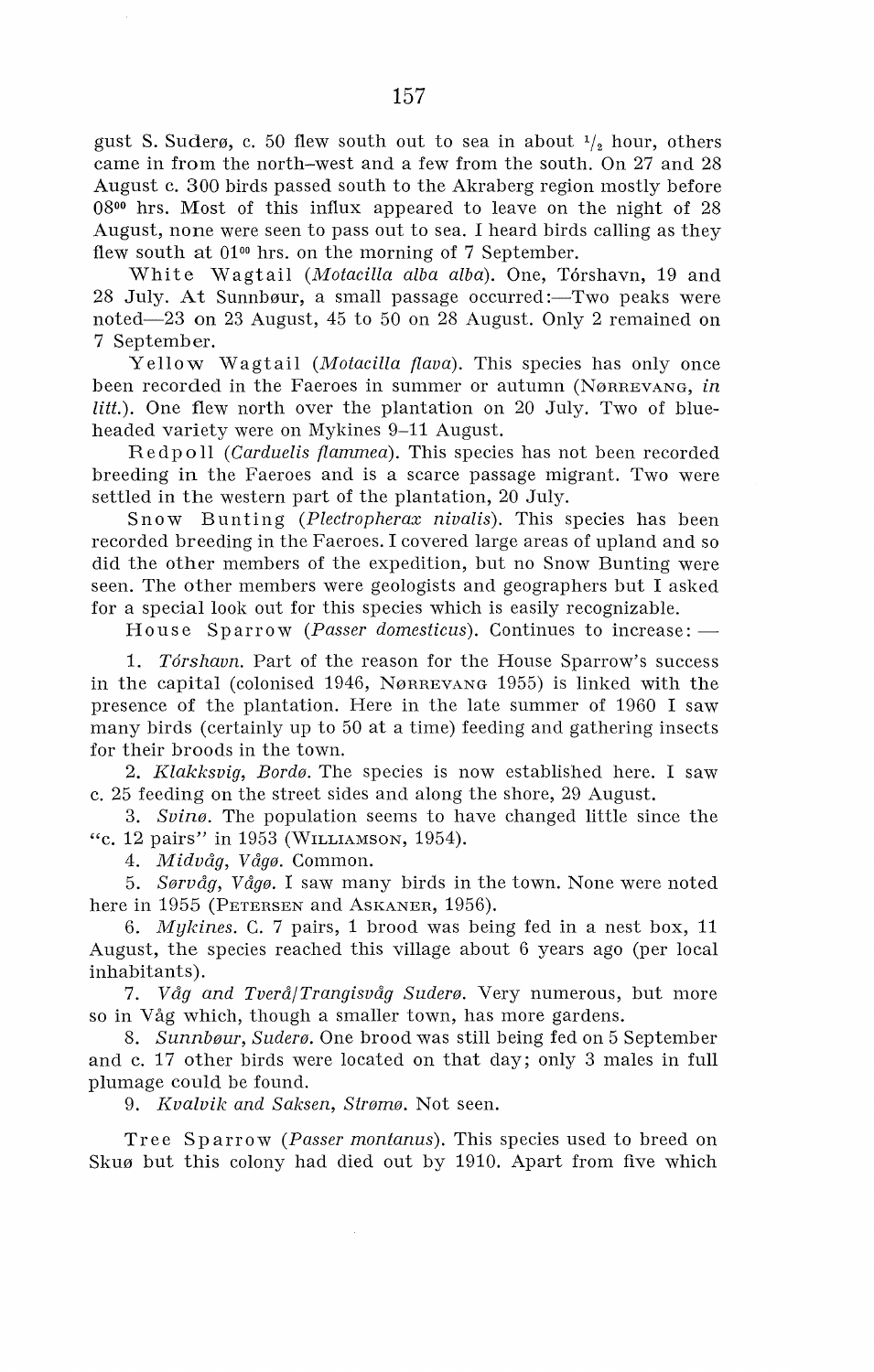''spent the summer" on Mykines in 1934 (SALOMONSEN, 1935) the species has not been recorded since.

I found between 11 and 15 resident at the eastern end of Sunnbøur village. Up to 6 at one time could be seen feeding with the ducks and fowl on scraps.

The birds did not keep together as a group. I was unable to prove that this species had bred as it was too late in the season. A group of 4 often perched side by side along the top of a wire fence; these birds always kept together and though they were not seen to be fed by parents, I regarded them as juveniles.

This village was visited by FERDINAND in 1946 but he found no Tree Sparrows. It seems that the species may perhaps have recolonised the Faeroes. In this connection it may not be irrelevant to add that Tree Sparrows have become more frequent on passage in the Shetlands and in northern Scotland in the last 3 years (Fair Isle Bird Observatory Reports, *in litt.*).

#### Acknowledgement

The author would like to express his appreciation to the many people who helped him both at home and in the Faeroes, and particularly to M. D. OWEN (Leader), J. BAILEY and other members of the Durham University Expedition; to Dr. Nørge-VANG of the University Zoological Laboratory, Copenhagen, and to Mr. K.WILLIAMSON whose ideas helped to plan the work; to Professor J.B. Cragg and Dr. J.C. Coulson of the Zoology Dept., Durham, who read the manuscript and made many improvements.

### Summary.

Observations on the status of some hird species in the Faeroes were made between 18 July and 10 September, 1960.

The number of breeding pairs of Great Skua was estimated at 100 on Strømø and 100-120 on Svinø. These figures can be compared with estimates of 80-100 pairs on Strømø in 1946 and 500 pairs on Svinø in 1949. Young Skua are taken for food on Strømø. There is a third (though small) colony on Skuø, but this island was not visited.

The decrease in the population of certain species was difficult to assess, but it is noteworthy that no breeding Redthroated Diver, Snow Bunting or Purple Sandpiper were seen. By the end of July 20-25 Redwings were present in the plantation at Torshavn. The Blackbird, which bred in the period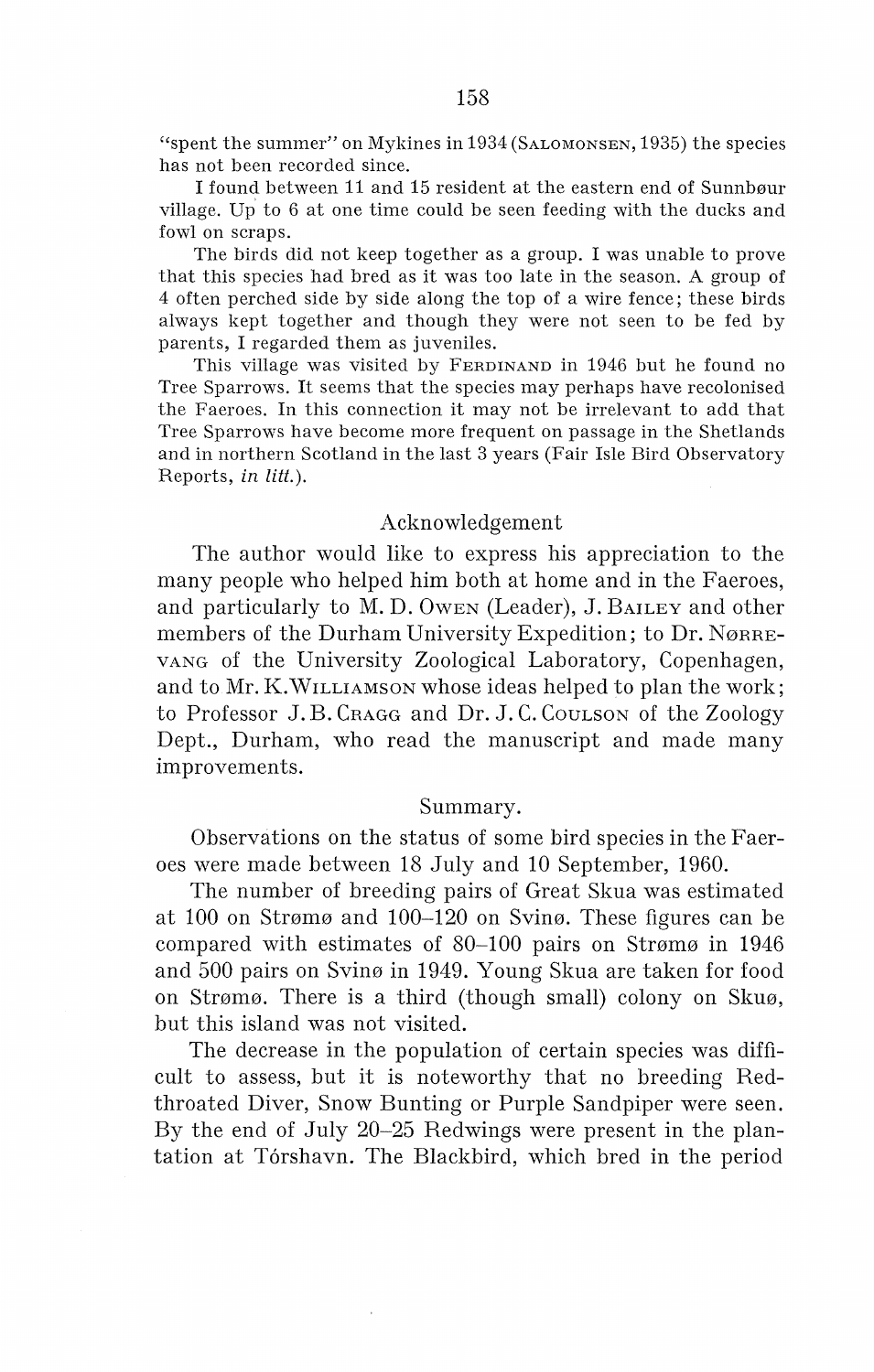1947-49 but not subsequently, was proved to be breeding again.

The Robin was recorded breeding for the first time and Lesser Redpolls were seen but breeding was not proved.

The Tree Sparrow has recolonised the Faeroes but again breeding was not proved, whilst the House Sparrow had increased and extended its breeding range.

The Fulmar is once again being taken for food by the Faeroese.

Several migrants were seen (mainly between 17 August and 8 September) near the southernmost village in the Faeroes, Sunnbøur. The Kestrel, Swift, Barred Warbler, Garden Warbler, Chiffchaff and Willow Warbler were recorded; these species have occurred more frequently in recent years.

Other species included the Sand Martin, Spotted Flycatcher, Wood Warbler and Yellow Wagtail, all vagrants to the Faeroes.

## DANSK RESUME

#### Fugleiagttagelser på Færøerne, 1960.

De foreliggende observationer over nogle fuglearter på Færøerne blev gjort mellem den 18. juli og den 10. september 1960.

Antallet af rugende par af Storkjove *(Stercorarius skua)* skønnedes at være 100 par på Strømø og 100-120 på Svinø. Disse tal kan sammenlignes med det skønnede antal 80-100 par på Strømø i 1946 og 500 par på Svinø i 1949. På Strømø indfanges unge Storkjover til føde for mennesker. Der er en tredje (mindre) koloni på Skuø, men denne ø blev ikke besøgt.

Nedgangen i bestandstørrelsen hos visse arter var ikke let at fastslå, men det er værd at bemærke, at der ikke sås ynglende Rødstrubet Lom *(Gauia stellata),* Snespurv *(Plectrophenax niualis)* eller Sortgrå Ryle *(Calidris maritima).* I slutningen af juli var der 20-25 Vindrosler *(Turdus iliacus)* i plantagen ved Torshavn. Det viste sig, at Solsort *(Turdus merula),* som ynglede i tiden 1947-49, men ikke senere, ynglede der igen.

Rødhals (Erithacus rubecula) rapporteredes som ynglefugl for første gang, og Gråsisken *(Carduelis flammea)* sås, men der fandtes intet bevis på, at den ynglede.

Skovspurven *(Passer montanus)* har igen slået sig ned på Færøerne, men der fandtes intet bevis på, at den ynglede, hvorimod Grås p urve n *(Passer domesticus)* er taget til i antal og har udvidet sit yngleområde.